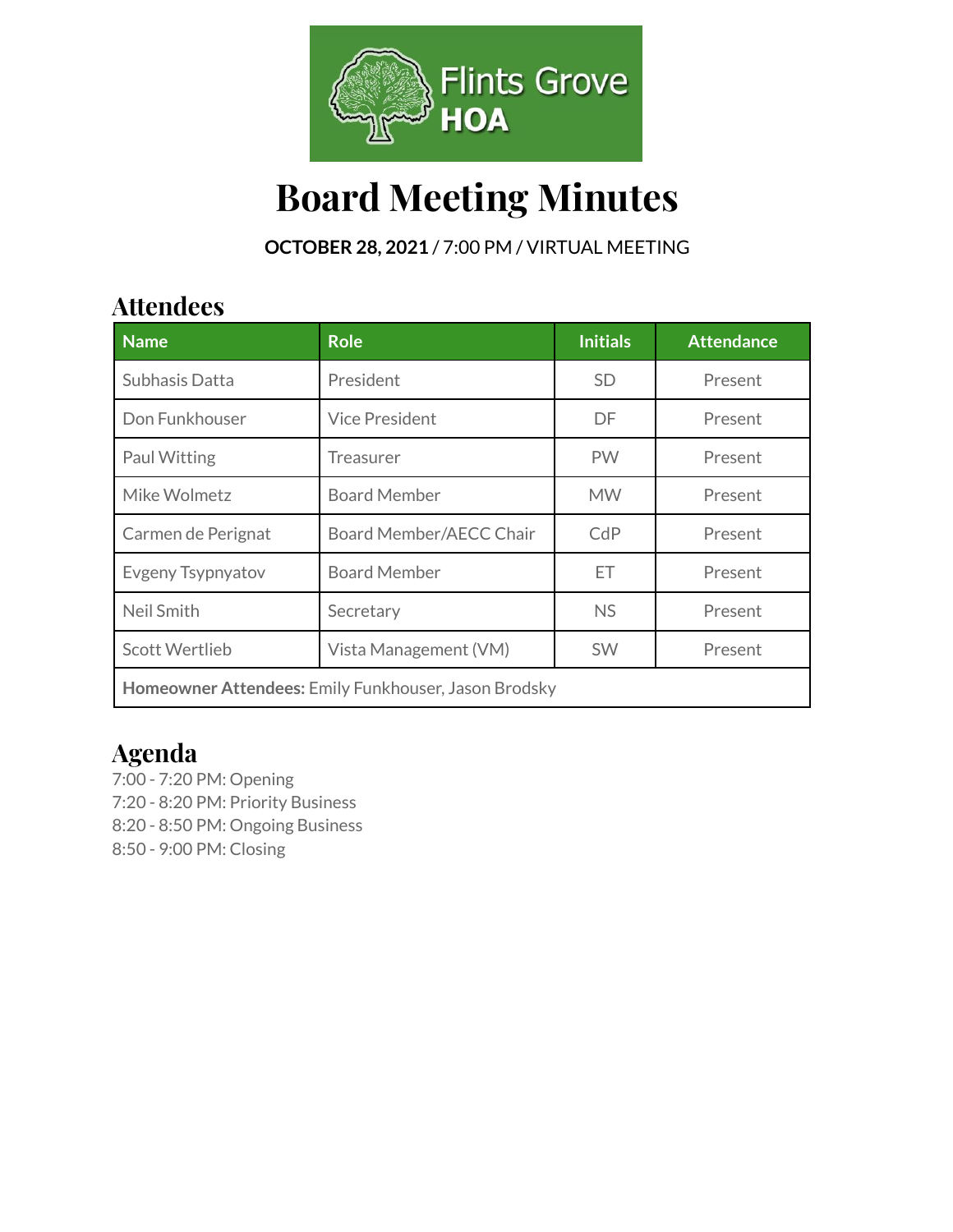#### **Notes OPENING**

- Meeting called to order at 7:04pm by Subhasis Datta, President.
- September minutes approved by a vote of 6-0.
- Open agenda items from community:
	- Homeowner request by Jason Brodsky to consider strategies to address and proactively prevent chronic and serious inspection violations
	- Vista: All methods of remediation must be exhausted before actions (e.g. formal complaint, hearing) can be pursued with the Montgomery County CCOC; housing code violations can be reported via MC311
- Financial Account Balances:
	- Operating Account: \$16.5k
	- New Reserve: \$62.3k
	- Checking Account: \$5.3k
	- Reserve: \$222k
- Food Truck Friday will be deferred until the Spring time due to the October Food Truck canceling.
- 2022 planning discussion PW to present a draft budget in November for board review. VMC to contact Reserve Study firms to organize 2022 study for the community.

#### **PRIORITY BUSINESS**

#### **Home Improvement Letters**

● VM are continuing to work on home improvement letters and follow up.

#### **Trail Repairs/Dehaven & Pebble Hill Trail Water Management**

- VM and Members of the Board met with Environmental Quality Resources for a second quote on both the Dehaven and Pebble Hill Trail water management.
- VM and NS met with Allentuck to receive a quote for the water management work that is needed on the trail between Pebble Hill Lane and Flints Grove Drive. VMC approved emergency work for Allentuck to address the most hazardous section of trail erosion and drop off situated at the top of the trail by the entrance from the middle section of Pebble Hill Lane.

#### **Bamboo Reemergence**

- VM and CdP continue to chase Landscape & Drainage regarding the reemergence of bamboo, off the trail behind Antigone Dr.
- Board discussion on whether we should escalate through legal channels. Consensus was to not pursue the legal route and instead pursue proposals for removal from another company.
- There is also an additional patch of bamboo that will require proposals to remove.

#### **Dufief Mill Road Clean Up**

- VM reported that no further action is required by the Board.
- Work will continue on getting the landscaping completed.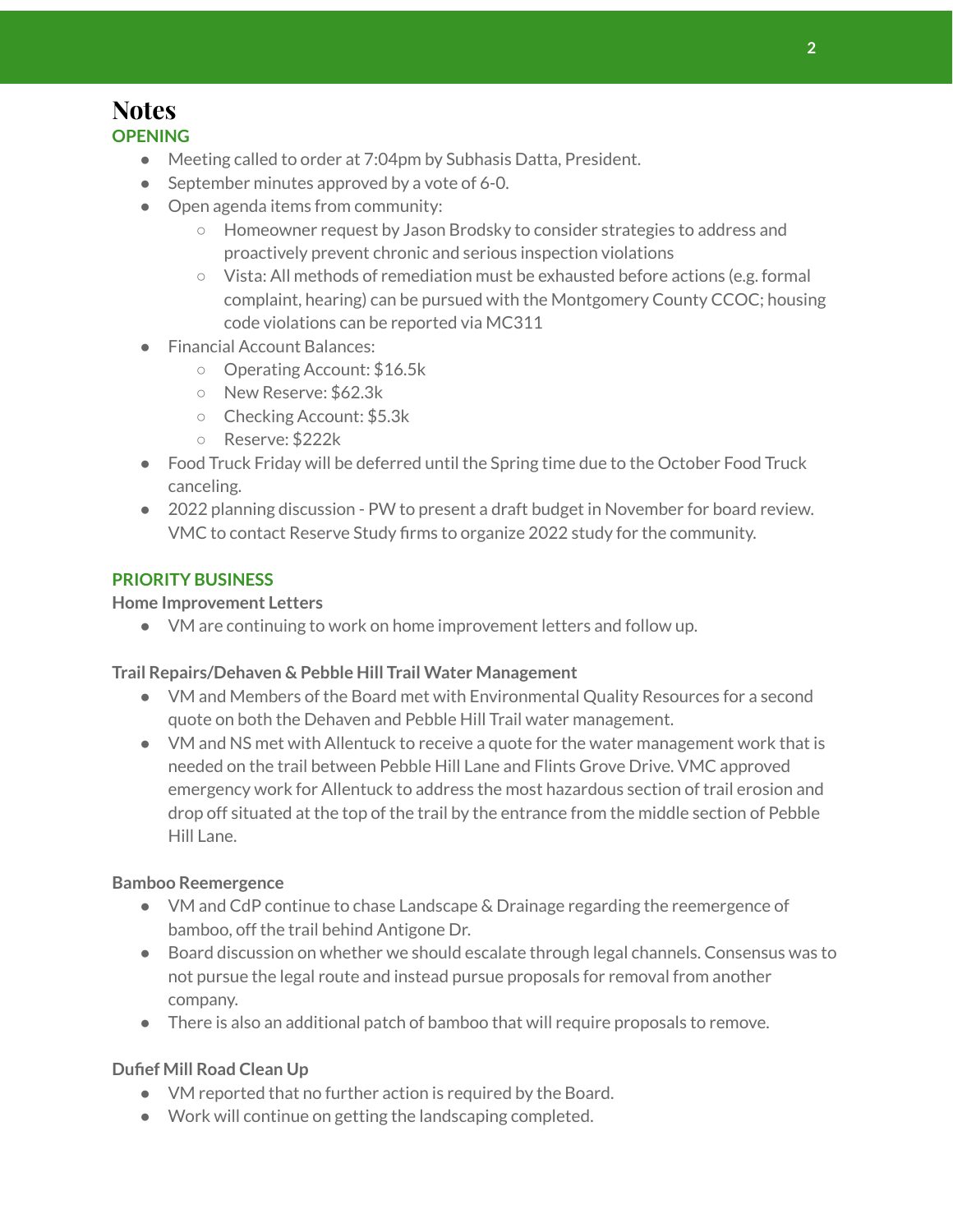• The MoCo tree program has finished for the year so expense on tree purchase and planting will fall to the HOA.

#### **Vista Management Associate Update**

● Adam Ocner no longer works at Vista Management. Kevin Capp will be the new Assistant Manager to support Scott. Kevin will be unable to join the November and December meetings as he needs to rework his schedule with another client.

#### **2022 Planning**

- VM Contract has been received by SD. Contract will be shared with other Board members for review.
- Ron Bolt's position on there being no precedent on separate Townhome accounting needs to be drafted and registered with the CCOC. This will provide a lasting position on how the Reserve Funds and Townhome specific expenses should be conducted. Note, this position does not change anything in the way that these accounts and expenses have historically been handled by the HOA.
- Allentuck Landscaping renewal to include additional areas for maintenance.
- Homeowner survey will be refreshed and sent out towards the end of the year.

#### **Halloween Parade**

● Plans are proceeding well. MW raised the suggestion of holding a "Best Decorated House" contest during the evening.

#### **Trail Signs**

● Revised placement of vacant lot sign has been shared with the Board. Awaiting proposal update from Signarama based on minor tweaks to verbiage, supplementary aluminum signs and post size.

#### **Fence Policy**

● CdP to package up the proposal to the Board.

#### **Townhome Assigned Parking**

● Board discussion on the assigned spaces

#### **AECC Updates**

● Allentuck are replacing two Steeds Holly trees that have died, under warranty. These are not deer resistant.

#### **CLOSING**

● Meeting adjourned at 9:08pm.